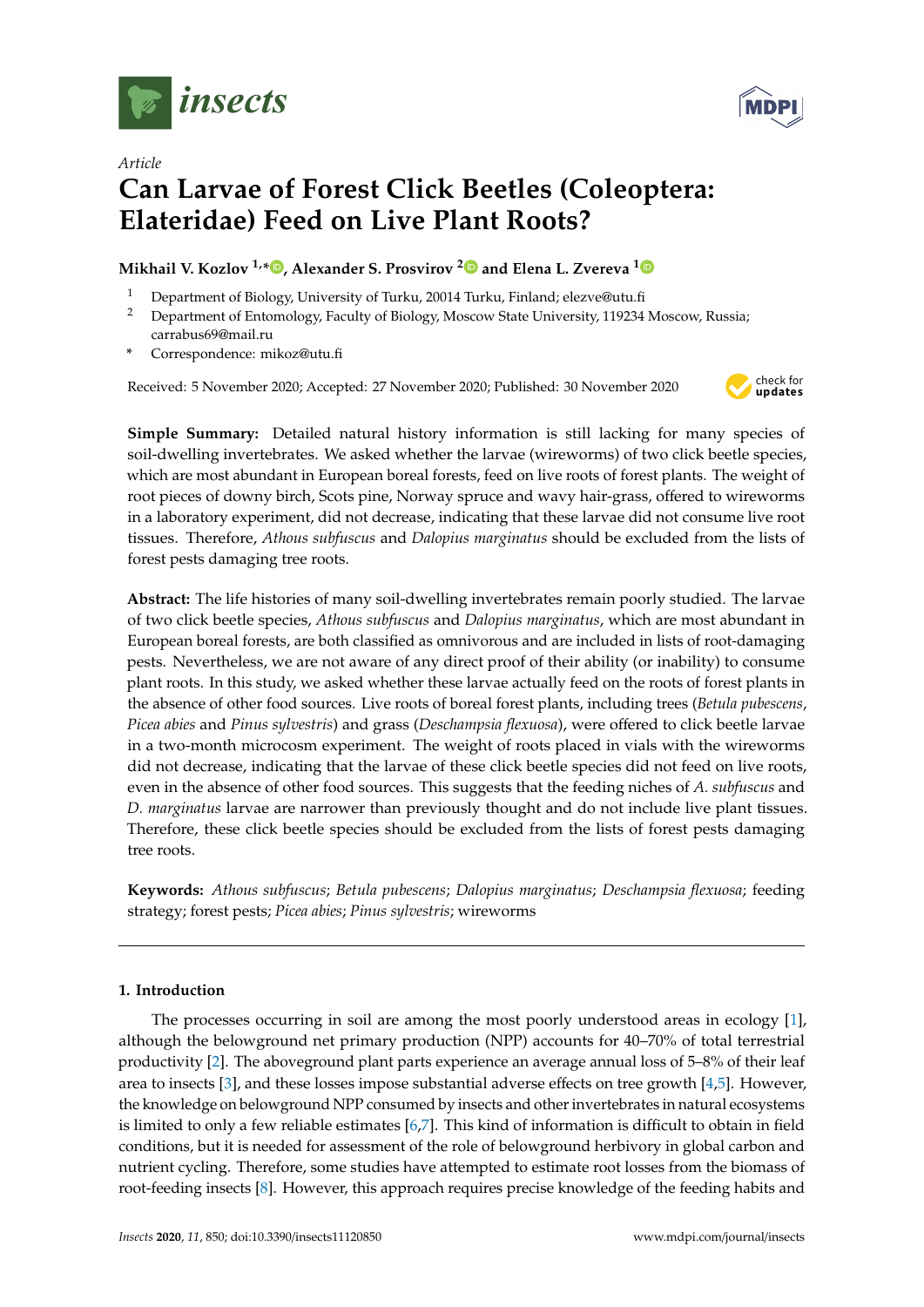feeding specialisations of soil-dwelling organisms, which are uncertain or completely lacking even for some of the most common invertebrates [\[9,](#page-6-6)[10\]](#page-6-7).

One of the most abundant groups of soil-dwelling insects in boreal forests is represented by the click beetles, which can comprise as much as a quarter of the biomass of the soil macrofauna (M. Kozlov and A. Prosvirov, unpublished data). Several species of click beetles are important agricultural pests, as their larvae attack the roots and tubers of a wide range of crops, including maize and potatoes, both in natural and experimental conditions  $([10-16]$  $([10-16]$  and references therein), and their root-feeding habits do not cause any doubts. However, the feeding habits of the larvae of the click beetle species common in boreal forest soils have not been properly documented.

The data that are available on feeding specialisations of click beetle larvae are diverse and often contradictory [\[10\]](#page-6-7). For example, the larvae of *Athous subfuscus* (O. F. Müller), the species which dominates click beetle communities in different types of forests [\[17](#page-6-9)[–19\]](#page-6-10), were depicted in several guidebooks on forest pests as damaging to the roots of woody plant seedlings [\[20](#page-6-11)[,21\]](#page-6-12). Kula [\[22\]](#page-6-13) explicitly stated that the larvae of this species "are harmful to the root system of [forest] plants". At the same time, the larvae of *A. subfuscus* were reported to consume soil organic substances [\[23\]](#page-6-14) and to feed on a variety of soil animals [\[24](#page-6-15)[–27\]](#page-6-16). The analysis of  $\delta^{15}N$  values suggests that this species is the "most predatory" wireworm among the 11 studied European species [\[28\]](#page-6-17) but does not exclude the possibility of occasional feeding of *A. subfuscus* larvae on live plant roots. Consequently, different researchers have classified this species as either saprophagous [\[29\]](#page-7-0), predatory [\[28](#page-6-17)[,30\]](#page-7-1) or omnivorous—i.e., feeding on a variety of foods of both plant and animal origin [\[23,](#page-6-14)[27,](#page-6-16)[31\]](#page-7-2). A similar controversy exists regarding the feeding habits of another common click beetle species, *Dalopius marginatus* (Linnaeus) [\[10,](#page-6-7)[20,](#page-6-11)[24,](#page-6-15)[26,](#page-6-18)[29,](#page-7-0)[32–](#page-7-3)[34\]](#page-7-4). Nevertheless, we are not aware of any direct proof of the ability (or inability) of *A. subfuscus* and *D. marginatus* to consume plant roots.

The goal of the present study is to experimentally test the hypothesis that the larvae of *A. subfuscus* and *D. marginatus* feed (at least in the absence of animal food and of soil organic substances) on the live fine roots of the most common boreal forest plants.

## **2. Materials and Methods**

#### *2.1. Study System*

Although wireworms have well developed mandibulae, their mouthparts allow consumption of liquids only [\[35,](#page-7-5)[36\]](#page-7-6). For example, food particles exceeding 0.003 mm in size could not pass oral filters of *Selatosomus aeripennis* (Kirby) [\[37\]](#page-7-7). Therefore, dissection of wireworms cannot be used to visually identify the consumed food, and we tested our hypothesis by assessing the changes in weight of roots offered to larvae.

*Athous subfuscus* and *D. marginatus* are common Palaearctic click beetle species that are widely distributed in Northern and Central Europe [\[38\]](#page-7-8). In Scots pine forests of Germany, 75% of wireworms belongs to these two species [\[25\]](#page-6-19). Similarly, our earlier experience showed that these two species jointly constitute over 90% of the wireworm community in the forests of southern Finland and northwestern Russia (M. Kozlov and A. Prosvirov, unpublished data). These forests consist either of Scots pine (*Pinus sylvestris*) or Norway spruce (*Picea abies*). Downy birch (*Betula pubescens*) is common in both the pine and the spruce forests. The field-layer vegetation is dominated by bilberry (*Vaccinium myrtillus*). Wavy hair-grass (*Deschampsia flexuosa*) is also a common, although not abundant, component of the forest flora in this region [\[39\]](#page-7-9).

#### *2.2. Experimental Design*

We used the experimental methods developed by Kosmatshevsky [\[13\]](#page-6-20) and Dolin [\[14\]](#page-6-21). From 28 June to 5 July 2018, we collected 105 wireworms by hand-sorting soil samples (30 cm in depth) obtained from multiple sites in natural forests around Turku, Helsinki and St. Petersburg. We were unable to control for the species identity of the larvae at the beginning of the experiment, but we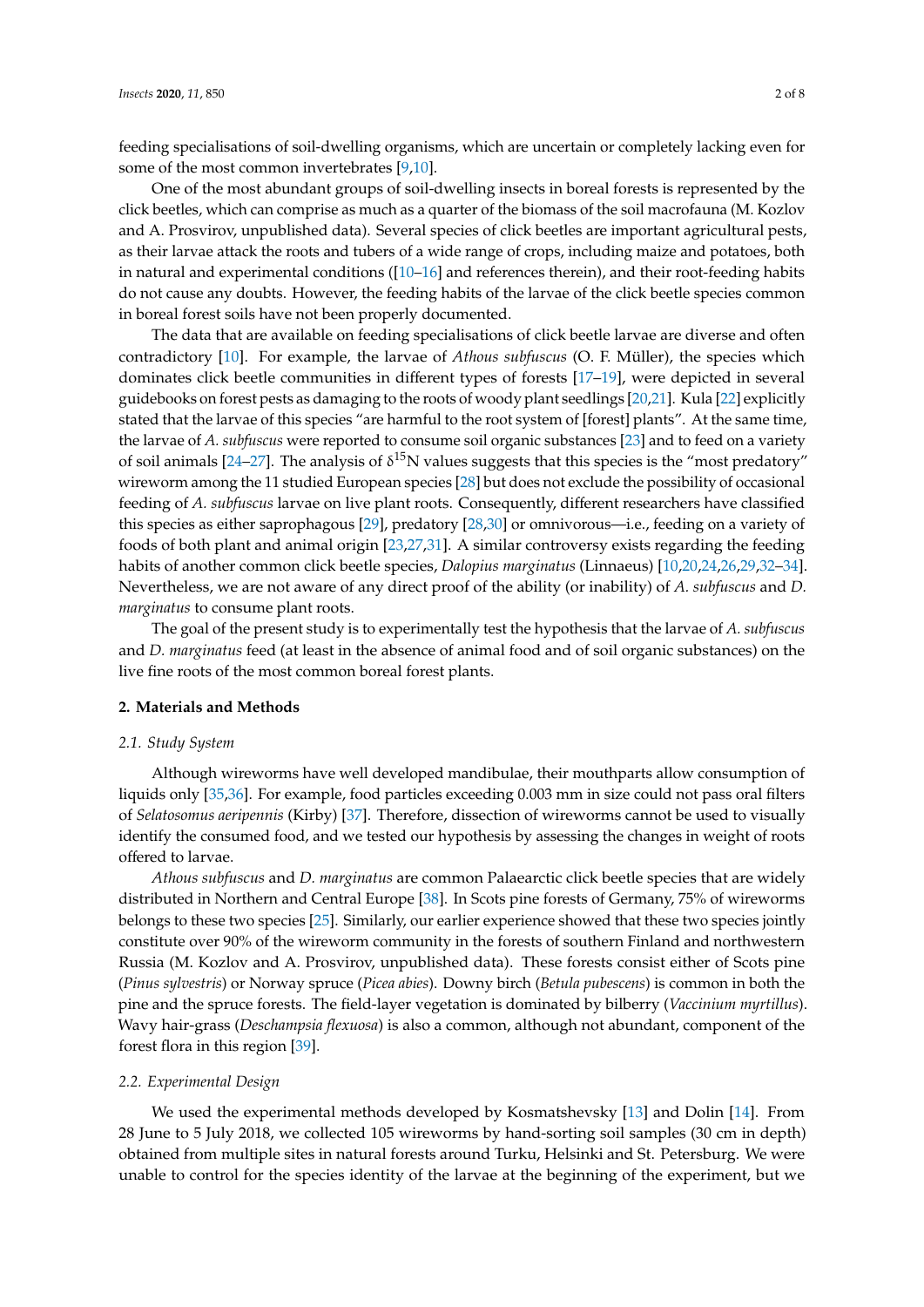identified the larvae at the later stages of our study. We placed wireworms individually in 50 mL plastic vials half-filled with soil from the site of their origin. The individual placement was used to prevent cannibalism, which we frequently observed in these larvae. On 6 July 2018, all larvae were weighed to the nearest 0.1 mg. Larvae with extreme weights were excluded, and 60 larvae with initial live weights ranging from 4.2 to 32.4 mg were individually placed in 50 mL plastic vials. These vials were half-filled with fine crushed stone (grain size ca. 1 mm), which had been carefully washed and then dried at 105 °C. The experiment was conducted at room temperature (ca. +24 °C) and under natural illumination. A sufficient amount of water was added regularly to each vial to keep the substrate wet.

Vials with larvae were randomly assigned to one of three groups (20 vials per group). Larvae from these groups were supplied with live roots of one of three tree species (Scots pine, Norway spruce, or downy birch). Root pieces (diameter 0.2–1.2 mm, length 40–60 mm) were obtained from small (10–30 cm tall) seedlings excavated from the forested site near Turku. These pieces were washed free of soil, weighed (average live weight 25 mg) and then buried at a half-depth in the artificial soil in the vials. Roots from the three tree species were also placed in an additional nine vials (three vials per plant species) without wireworms to control for changes in root biomass during the experiment. We were not interested in the ability of wireworms to survive in the absence of the potential food; therefore, we did not consider larvae which were not supplied with plant roots in our experimental design. After 5 to 7 days of exposure, the roots from each vial were removed, cleaned, examined under stereomicroscope for traces of larval feeding and weighed. Roots from newly excavated plants were weighed and inserted into the vials to replace the original batch of roots.

The larvae of the root-feeding click beetles generally grow well under experimental conditions when provided with sufficient amounts of suitable food—e.g., carrot, potato tubers, non-germinated soybean and corn seeds, and roots of *Lolium multiflorum*, *Medicago sativa*, *Sinapis alba* and *Zea mays* seedlings [\[13–](#page-6-20)[16\]](#page-6-8). Therefore, our experiment was originally planned to run for two to three weeks. However, we found that the first batch of roots removed from the vials showed no decrease in weight, contrary to our expectations. This suggested an absence of root consumption by the wireworms.

Earlier studies had demonstrated that wireworms can cope without food for at least 20 days [\[13\]](#page-6-20). Based on this information, we extended our experiment to a two-month duration, assuming that long starvation might force wireworms to consume live roots. Finally, on 27 August, we provided all survivors with roots of wavy hair-grass to test the hypothesis that wireworms feed on roots of herbaceous, rather than woody, forest plants. The experiment was discontinued on 6 September 2018.

We assessed whether each larva was alive during each replacement of roots. All live larvae were weighed on 21 July, and 6, 20 and 27 August; the number of weighed larvae decreased with time, as some larvae died during the course of the experiment. The larvae supplied with grass roots were also weighed on 6 September 2017. All larvae were preserved in 70% ethanol for later identification based on morphological characters. This identification was performed by A.S.P.

## *2.3. Data Analysis*

We explored the effects of click beetle species and tree species on wireworm survival time using the Cox proportional hazards model (PHREG procedure [\[40\]](#page-7-10)). We compared the initial and final weights of the larvae by paired *t* tests. The absolute gain (or loss) of weight by each larva and by each piece of root was calculated as the difference between the initial and final live weights. Changes in weight were analysed by a mixed model ANOVA (GLIMMIX procedure, type III tests [\[40\]](#page-7-10)). We considered plant species, click beetle species, date of weighing (a repeated factor with compound symmetry as a variance–covariance structure; for larval weight only), treatment (i.e., the presence of wireworms in the vial; for root pieces only) and their interactions as fixed effects, whereas a vial was treated as a random effect. To facilitate accurate *F* tests of the fixed effects, we adjusted the standard errors and denominator degrees of freedom in all our analyses by the latest version of the method described in [\[41\]](#page-7-11). The significance of the random factor was evaluated by calculating the likelihood ratio and testing it against the chi-squared distribution [\[42\]](#page-7-12). Additionally, we used a one-way ANOVA to compare the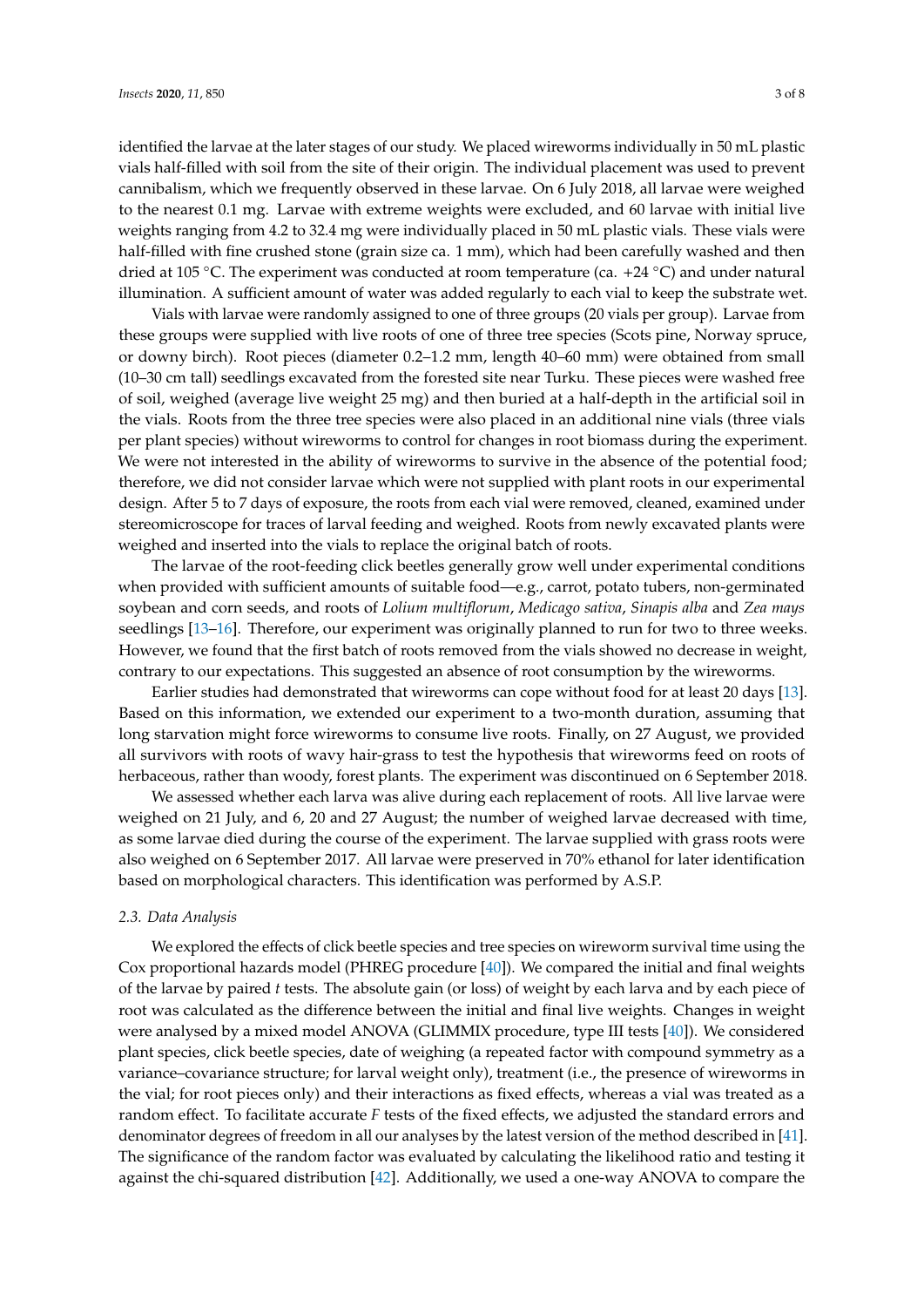initial weight between the larvae which died during the experiment and which survived until the end of it, and to compare the relative changes in larval weight during the experiment between small (initial weight  $4.5-10.2$  mg;  $n = 11$ ) and large (initial weight  $10.3-22.6$  mg;  $n = 11$ ) larvae.

#### **3. Results 3. Results**

The larvae selected for the experiment belonged to four click beetle species: *A. subfuscus* The larvae selected for the experiment belonged to four click beetle species: *A. subfuscus* (41 (41 larvae), *D. marginatus* (four larvae), *Ampedus balteatus* (Linnaeus) (two larvae) and *Mosotalesus impressus* (Fabricius) (one larva). Identification of the remaining 12 larvae was not possible due to their *impressus* (Fabricius) (one larva). Identification of the remaining 12 larvae was not possible due to deterioration during the course of the experiment.

<span id="page-3-0"></span>The survival time did not differ among the click beetle species (Wald  $\chi^2 = 1.35$ , df = 3,  $p = 0.71$ ) or among the wireworms supplied with roots of different tree species (Figure [1;](#page-3-0)  $\chi^2 = 3.39$ , df = 2,  $p = 0.18$ ). The latter result did not change when the analysis was restricted to the most abundant species, A. subfuscus ( $\chi^2$  = 3.21, df = 2, p = 0.20). About one-quarter of our larvae moulted during the experiment, but the moulting was not synchronised among individuals. The initial weight did not experiment, but the moulting was not synchronised among individuals. The initial weight did not differ between the larvae that died during the experiment and those that survived until the end of it differ between the larvae that died during the experiment and those that survived until the end of it (*F*1, 58 = 2.50, *p* = 0.12). (*F*1, 58 = 2.50, *p* = 0.12).



**Figure 1.** Survival of wireworms supplied with roots of different tree species. The sample size at the **Figure 1.** Survival of wireworms supplied with roots of different tree species. The sample size at the start of the experiment was 20 wireworms per tree species. For statistical analysis, see the main text. start of the experiment was 20 wireworms per tree species. For statistical analysis, see the main text.

The weight of the root pieces placed in vials with wireworms (Figure 2) increased slightly but The weight of the root pieces placed in vials with wireworms (Figure [2\)](#page-4-0) increased slightly but significantly (mean  $\pm$  S.E.: 1.34  $\pm$  0.09 mg; paired test:  $t_{409}$  = 14.2,  $p$  < 0.0001) during the time of their exposure. The differences in weight of the root pieces before and after their exposure did not differ exposure. The differences in weight of the root pieces before and after their exposure did not differ between vials with and without wireworms ( $F_{1,490}$  = 0.02,  $p$  = 0.89), and the microscopic examination did not reveal any traces of mandibles on roots that have been exposed to wireworms. The live did not reveal any traces of mandibles on roots that have been exposed to wireworms. The live weights of wireworms did not change between the subsequent weightings (Table [1\)](#page-4-1). However, 14 larvae of A. subfuscus that were alive at the end of the experiment had gained, on average, 3.65  $\pm$  1.26 mg of fresh weight (27.5  $\pm$  6.6% of their initial weight) between 6 July and 27 August (paired test;  $t_{13} = 2.90$ , = 2.90, *p* = 0.01). The larvae that were larger at the beginning of the experiment tended to gain more *p* = 0.01). The larvae that were larger at the beginning of the experiment tended to gain more weight relative to the smaller larvae ( $F_{1, 12} = 3.62$ ,  $p = 0.08$ ).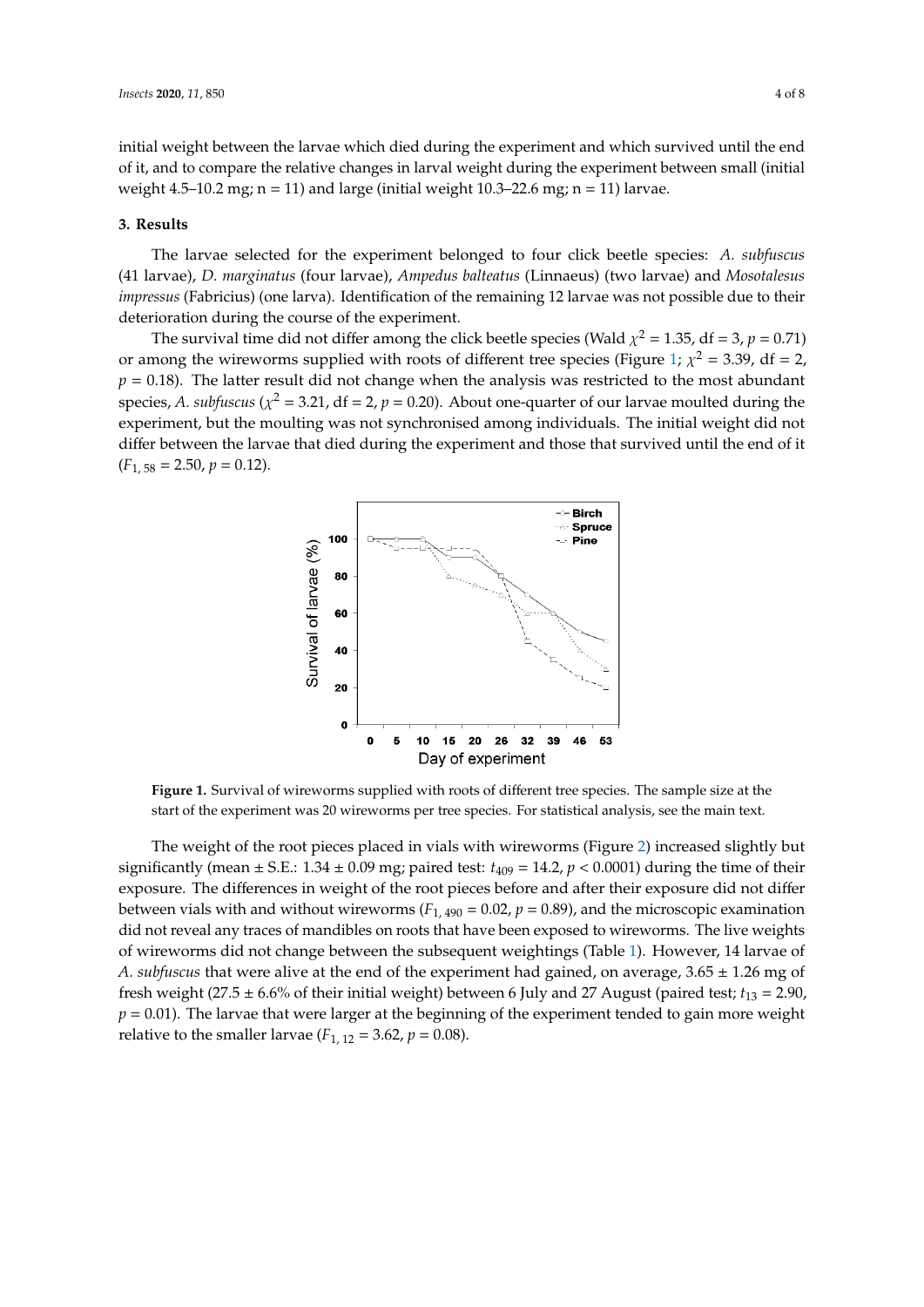<span id="page-4-0"></span>

**Figure 2.** Live root weight (means + S.E.) of forest plants before and after 5 to 7 days of exposure in **Figure 2.** Live root weight (means + S.E.) of forest plants before and after 5 to 7 days of exposure in vials containing wireworms. Sample sizes: birch, 143; spruce, 132; pine, 137; grass, 10. For statistical vials containing wireworms. Sample sizes: birch, 143; spruce, 132; pine, 137; grass, 10. For statistical analysis, see the main text. analysis, see the main text.

<span id="page-4-1"></span>**Table 1.** Sources of variation in live weight of wireworms supplied by roots of downy birch, Scots pine or Norway spruce (repeated linear mixed model: GLIMMIX procedure, type III tests) during two pine or Norway spruce (repeated linear mixed model: GLIMMIX procedure, type III tests) during two months of microcosm experiment. months of microcosm experiment. **Table 1.** Sources of variation in live weight of wireworms supplied by roots of downy birch, Scots

| Effect | <b>Explanatory Variable</b> | <b>Test Statistics</b> | <i>v</i> Value |
|--------|-----------------------------|------------------------|----------------|
| Fixed  | Click beetle species (BS)   | $F_{3,40,1} = 1.93$    | 0.14           |
|        | Tree species (TS)           | $F_{2,42,4} = 0.06$    | 0.94           |
|        | Date of weighing (DW)       | $F_{4.89.2} = 1.12$    | 0.35           |
|        | $BS \times TS$              | $F_{1,39,5} = 0.09$    | 0.76           |
|        | $BS \times DW$              | $F_{1,89,4} = 0.74$    | 0.69           |
|        | $TS \times DW$              | $F_{8,89,8} = 0.53$    | 0.83           |
|        | $BS \times TS \times DW$    | $F_{4,89,3} = 0.21$    | 0.93           |
| Random | Individual larva            | $x^2 = 144.2$          | < 0.0001       |

## **4. Discussion**

Our experiment demonstrated that none of the larvae of any of the four studied click beetle species (*A. subfuscus, D. marginatus, A. balteatus* and *M. impressus*) consumed live fine roots of forest plants. This was true for both woody and herbaceous species, as indicated by the lack of biomass loss in the roots provided as the sole food for these larvae. Even a long period of starvation did not force these wireworms to start feeding on the supplied live roots. The observed increases in live weight of the wireworms during our experiment may reflect an absorption of water, as water absorption was found to increase their weight by 20–30% in earlier experiments [\[43\]](#page-7-13). Similarly, the slight increase in weight of the root pieces offered to the wireworms was also likely due to water absorption. There also exists a possibility that larvae consumed microbial (especially fungal) biomass introduced with plant roots to the artificial ground [\[44\]](#page-7-14), but this possibility does not compromise our conclusion on the absence of root consumption.

Our results clearly contrast with the published information regarding the feeding by the larvae of these click beetle species on plant roots. In our opinion, the discrepancy between our results and those in earlier publications may have resulted from (i) erroneous association of wireworms with root damage imposed by other organisms, (ii) erroneous identification of click beetle larvae as the organisms damaging forest plant roots, (iii) uncritical use of fragmentary observational data and/or (iv) unjustified generalisation of natural history information.

The first of these possibilities was carefully discussed by Escherich [\[45\]](#page-7-15), and we have little to add to his comments regarding the need for cautious attribution of the observed root damage to one of the soil-dwelling organisms. Importantly, the densities of *A. subfuscus* larvae can be very high in forest soils (200-300 larvae m<sup>−2</sup> [\[18\]](#page-6-22)). Therefore, these larvae might easily be assumed to be the immediate cause of any observed root damage, especially when wireworms prey on insects that make wounds in thick roots. However, in our opinion, the most probable source of the information regarding root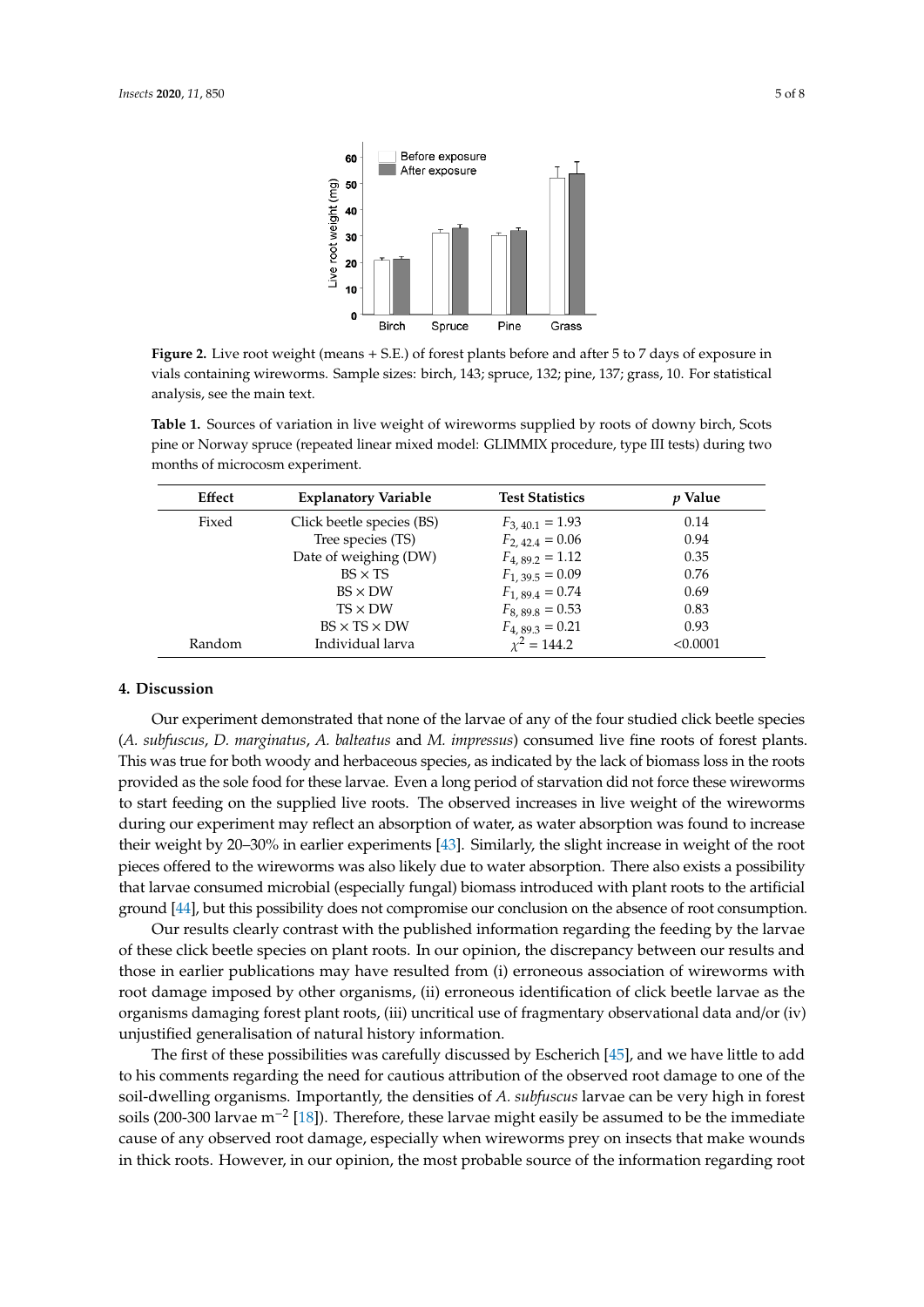damage inflicted by *A. subfuscus* and *D. marginatus* larvae is misidentification, as this frequently occurs in publications on plant pests [\[46\]](#page-7-16).

The likely primary source of the problematic information regarding root feeding by larvae of *D. marginatus* and *A. subfuscus* was published 140 years ago. Altum [\[47\]](#page-7-17) illustrated thick roots damaged by *D. marginatus* larvae and wrote that these wireworms were stuck inside the root wounds. However, he did not provide any proof that these wounds were made by wireworms or that the wounded root tissues were even live at the time of damage. Altum [\[47\]](#page-7-17) also mentioned that some of larvae, which he considered to be root-damaging types, belonged to the group that includes *A. subfuscus* and *Selatosomus aeneus* (Linnaeus). A few years later, Beling [\[48\]](#page-7-18) clearly stated that larvae of *D. marginatus* and *A. subfuscus* could damage roots and/or seeds of different forest plants.

These (or similar) occasional observations could have resulted in the attribution of *D. marginatus* and *A. subfuscus* as pests of plant roots in subsequent publications, due, in particular, to inaccurate citation of earlier works. For example, Pavlovskii and Shtakelberg [\[20\]](#page-6-11) refer to Escherich [\[45\]](#page-7-15) and Sorauer [\[49\]](#page-7-19) when stating that *A. subfuscus* larvae feed on roots of forest trees. However, Escherich [\[45\]](#page-7-15) did not mention *A. subfuscus* among the species damaging to roots of tree seedlings, and Sorauer [\[49\]](#page-7-19) only wrote that larvae of this species, in the absence of animal food, can damage the seeds of several forest plants. This statement was repeated by Horion [\[50\]](#page-7-20), although he mentioned that both *D. marginatus* and *A. subfuscus* prey on larvae and pupae of forest pests [\[25,](#page-6-19)[26\]](#page-6-18).

Last but not least, the authors of guidebooks may have incorrectly generalised the knowledge obtained for one species to a wider group of species, while paying little attention to among-species differences in feeding habits, despite the fact that these differences can be very strong even between closely related click beetle species. For example, the larvae of different *Athous* species show feeding habits ranging from phytophagy, where they eat live plants among other foods, through accidental phytophagy to obligatory predation [\[14\]](#page-6-21). Nevertheless, some guides [\[51](#page-7-21)[,52\]](#page-7-22) include the genus *Athous*, as a whole, in the list of pests damaging to plant roots.

## **5. Conclusions**

We appreciate that our study has several limitations, including relatively small sample size for *D. marginatus*. Nevertheless, our results clearly indicate that the larvae of *A. subfuscus* and *D. marginatus* do not feed on live roots of plants, which are common in the coniferous forests of Northern Europe. At least for this region, these click beetle species should be removed from the lists of pests that damage the roots of forest trees. Our findings demonstrate that our knowledge of the feeding strategies of even the most abundant soil-dwelling invertebrates is still imperfect. Biological data published long ago, even those that have been repeatedly cited in subsequent publications, should be used with caution, because they may be erroneous.

**Author Contributions:** Conceptualization and methodology, M.V.K. and E.L.Z.; data collection, M.V.K., A.S.P. and E.L.Z.; formal analysis, M.V.K.; writing—original draft preparation, M.V.K.; writing—review and editing, M.V.K., A.S.P. and E.L.Z. All authors have read and agreed to the published version of the manuscript.

**Funding:** The study was supported by the Academy of Finland (projects 276671 and 316182), by the Moscow State University grant for leading scientific schools "Depository of the living systems", and the Moscow State University research project No. AAAA-A16-116021660095-7.

**Acknowledgments:** We are grateful to V. Zverev for help in wireworm collection, to T. Klemola for statistical advices and to two anonymous reviewers for inspiring comments.

**Conflicts of Interest:** The authors declare no conflict of interest.

#### **References**

- <span id="page-5-0"></span>1. Copley, J. Ecology goes underground. *Nature* **2000**, *406*, 452–454. [\[CrossRef\]](http://dx.doi.org/10.1038/35020131)
- <span id="page-5-1"></span>2. Vogt, K.A.; Vogt, D.J.; Palmiotto, P.A.; Boon, P.; O'Hara, J.; Asbjornsen, H. Review of root dynamics in forest ecosystems grouped by climate, climatic forest type, and species. *Plant Soil* **1996**, *187*, 159–219. [\[CrossRef\]](http://dx.doi.org/10.1007/BF00017088)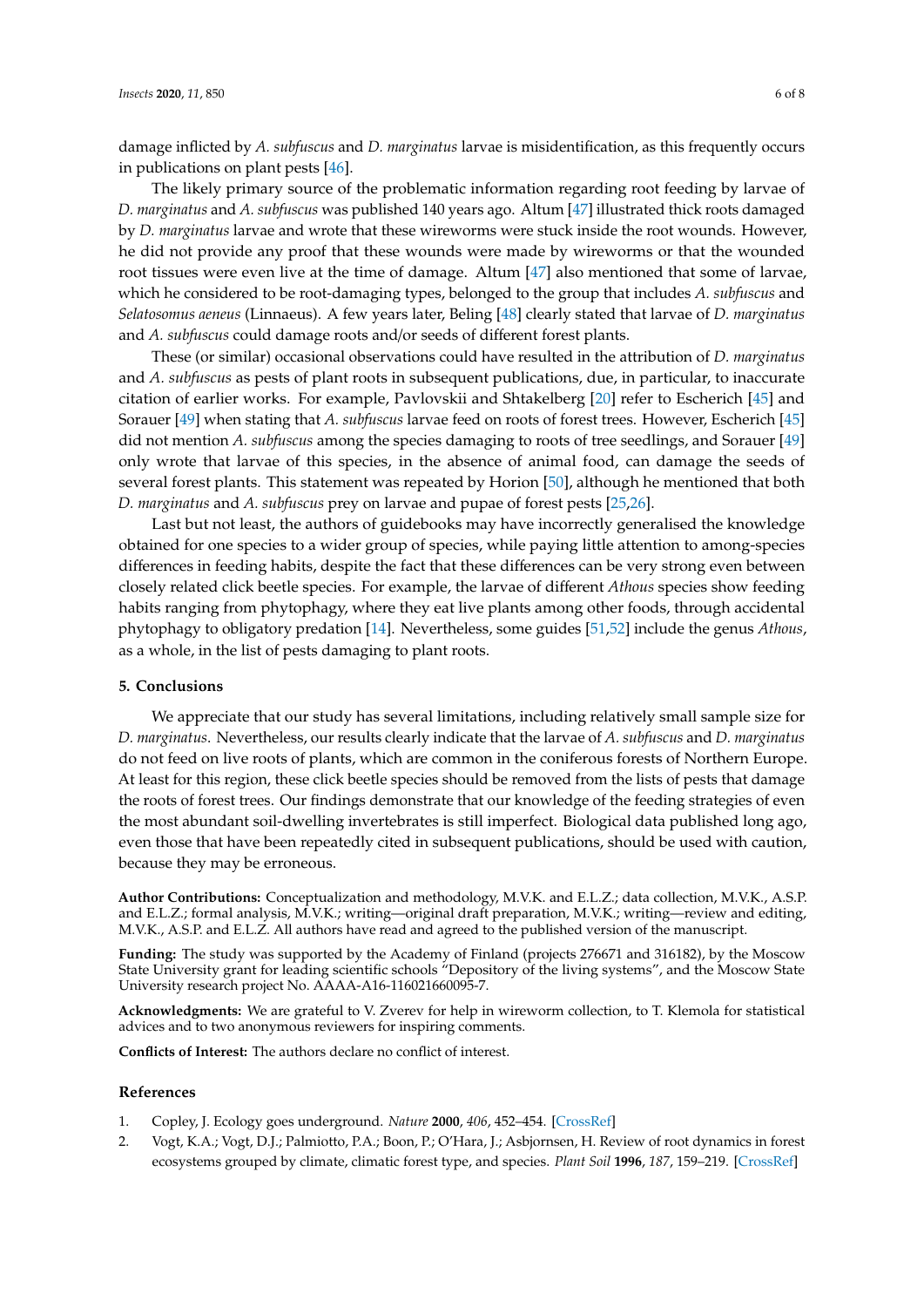- <span id="page-6-0"></span>3. Kozlov, M.V.; Lanta, V.; Zverev, V.; Zvereva, E.L. Global patterns in background losses of woody plant foliage to insects. *Glob. Ecol. Biogeogr.* **2015**, *24*, 1126–1135. [\[CrossRef\]](http://dx.doi.org/10.1111/geb.12347)
- <span id="page-6-1"></span>4. Zvereva, E.L.; Zverev, V.E.; Kozlov, M.V. Little strokes fell great oaks: Minor but chronic herbivory substantially reduces birch growth. *Oikos* **2012**, *121*, 2036–2043. [\[CrossRef\]](http://dx.doi.org/10.1111/j.1600-0706.2012.20688.x)
- <span id="page-6-2"></span>5. Shestakov, A.L.; Filippov, B.Y.; Zubrii, N.A.; Klemola, T.; Zezin, I.; Zverev, V.; Zvereva, E.L.; Kozlov, M.V. Doubling of biomass production in European boreal forest trees by a four-year suppression of background insect herbivory. *For. Ecol. Manag.* **2020**, *462*, 117992. [\[CrossRef\]](http://dx.doi.org/10.1016/j.foreco.2020.117992)
- <span id="page-6-3"></span>6. Stevens, G.N. Fine Root Dynamics in a *Pinus palustris* Mill. Ecosystem: The Role of Sampling Interval and the Soil Environment. Master's Thesis, Virginia Polytechnic Institute and State University, Blacksburg, VA, USA, 2001.
- <span id="page-6-4"></span>7. Sun, Y.; Gu, J.C.; Zhuang, H.F.; Guo, D.L.; Wang, Z.Q. Lower order roots more palatable to herbivores: A case study with two temperate tree species. *Plant Soil* **2011**, *347*, 351–361. [\[CrossRef\]](http://dx.doi.org/10.1007/s11104-011-0854-3)
- <span id="page-6-5"></span>8. Kozel, A.V.; Zvereva, E.L.; Kozlov, M.V. Impacts of root herbivory on seedlings of three species of boreal forest trees. *Appl. Soil Ecol.* **2017**, *117–118*, 203–207. [\[CrossRef\]](http://dx.doi.org/10.1016/j.apsoil.2017.05.011)
- <span id="page-6-6"></span>9. Cortez, J.; Bouche, M.B. Do earthworms eat living roots? *Soil Biol. Biochem.* **1992**, *24*, 913–915. [\[CrossRef\]](http://dx.doi.org/10.1016/0038-0717(92)90014-O)
- <span id="page-6-7"></span>10. Samoylova, E.S. Trophic ecology of click beetle larvae (Coleoptera, Elateridae). *Uspekhi Sovrem. Biol.* **2018**, *138*, 108–124. (In Russian)
- 11. Vernon, R.S.; van Herk, W.G. Wireworms as pests of potato. In *Insect Pests of Potato: Global Perspectives on Biology and Management*; Giordanengo, P., Vincent, C., Alyokhin, A., Eds.; Elsevier: San Diego, CA, USA, 2013; pp. 103–164.
- 12. Knodel, J.J.; Shrestha, G. Pulse crops: Pest management of wireworms and cutworms in the northern great plains of United States and Canada. *Ann. Entomol. Soc. Am.* **2018**, *111*, 195–204. [\[CrossRef\]](http://dx.doi.org/10.1093/aesa/say018)
- <span id="page-6-20"></span>13. Kosmatshevsky, A.S. On the feeding habits of click beetle larvae (Coleoptera, Elateridae). *Entomol. Obozr.* **1958**, *37*, 798–806. (In Russian)
- <span id="page-6-21"></span>14. Dolin, V.G. On trophic links of click beetle larvae (wireworms). In *Materials to the Investigation of Fauna and Ecology of Insects in Central Parts of Forest-Steppes of Ukraine*; Kryshtal, A.F., Ed.; Kiev State University: Kiev, Russia, 1963; pp. 116–147. (In Russian)
- 15. Furlan, L. The biology of *Agriotes ustulatus* Schäller (Col., Elateridae). II. Larval development, pupation, whole cycle description and practical implications. *J. Appl. Entomol.* **1998**, *122*, 71–78. [\[CrossRef\]](http://dx.doi.org/10.1111/j.1439-0418.1998.tb01464.x)
- <span id="page-6-8"></span>16. Sufyan, M.; Neuhoff, D.; Furlan, L. Larval development of *Agriotes obscurus* under laboratory and semi-natural conditions. *Bull. Insectol.* **2014**, *67*, 227–235.
- <span id="page-6-9"></span>17. Raw, F. Arthropoda (except Acari and Collembola). In *Soil Biology*; Burges, A., Raw, F., Eds.; Academic Press: Cambridge, MA, USA, 1967; pp. 323–362.
- <span id="page-6-22"></span>18. Hartmann, P.; Scheitler, M.; Fischer, R. Soil fauna comparisons in healthy and declining Norway spruce stands. In *Forest Decline and Air Pollution. A Study of Spruce (Picea abies) on Acid Soils*; Schulze, E.-D., Lange, O.L., Oren, R., Eds.; Springer: Berlin/Heidelberg, Germany, 1987; pp. 137–150.
- <span id="page-6-10"></span>19. Schaefer, M.; Schauermann, J. Soil fauna. In *Functioning and Management of European Beech Ecosystems. Ecological Studies*; Brumme, R., Khanna, P.K., Eds.; Springer: Berlin/Heidelberg, Germany, 2009; Volume 208, pp. 93–102.
- <span id="page-6-11"></span>20. Pavlovskii, E.N.; Shtakelberg, A.A. (Eds.) *A Guide to Forest Pests*; Academy of Sciences of the U.S.S.R.: Moscow, Russia, 1955. (In Russian)
- <span id="page-6-12"></span>21. Ilyinsky, A.I. *Keys to Forest Pests*; Selkhozizdat: Moscow, Russia, 1962. (In Russian)
- <span id="page-6-13"></span>22. Kula, E. Revitalization liming and the response of soil fauna. *Acta Univ. Agric. Silvic. Mendel. Brun.* **2010**, *58*, 149–158. [\[CrossRef\]](http://dx.doi.org/10.11118/actaun201058040149)
- <span id="page-6-14"></span>23. Wolters, V. The influence of omnivorous elaterid larvae on the microbial carbon cycle in different forest soils. *Oecologia* **1989**, *80*, 405–413. [\[CrossRef\]](http://dx.doi.org/10.1007/BF00379044) [\[PubMed\]](http://www.ncbi.nlm.nih.gov/pubmed/28312070)
- <span id="page-6-15"></span>24. Korschefsky, R. Bestimmungstabelle der bekanntesten deutschen Elateridenlarven (Coleoptera: Elateridae). *Arb. Morphol. Taxon. Entomol. Berl. Dahl.* **1941**, *8*, 217–230.
- <span id="page-6-19"></span>25. Schaerffenberg, B. Drahtwürmer können auch nützlich sein. *Umsch. Wiss. Tech.* **1941**, *39*, 618.
- <span id="page-6-18"></span>26. Schaerffenberg, B. Die Elateridenlarven der Kiefernwaldstreu.*Zeitschr. Angew. Entomol.* **1942**, *29*, 85–115. [\[CrossRef\]](http://dx.doi.org/10.1111/j.1439-0418.1942.tb00527.x)
- <span id="page-6-16"></span>27. Sergeeva, T.K. A study of predation of soil-living click beetles larvae by a serological method. *Zool. Zhurnal* **1983**, *62*, 1510–1513. (In Russian)
- <span id="page-6-17"></span>28. Traugott, M.; Schallhart, N.; Kaufmann, R.; Juen, A. The feeding ecology of elaterid larvae in central European arable land: New perspectives based on naturally occurring stable isotopes. *Soil Biol. Biochem.* **2008**, *40*, 342–349. [\[CrossRef\]](http://dx.doi.org/10.1016/j.soilbio.2007.08.013)